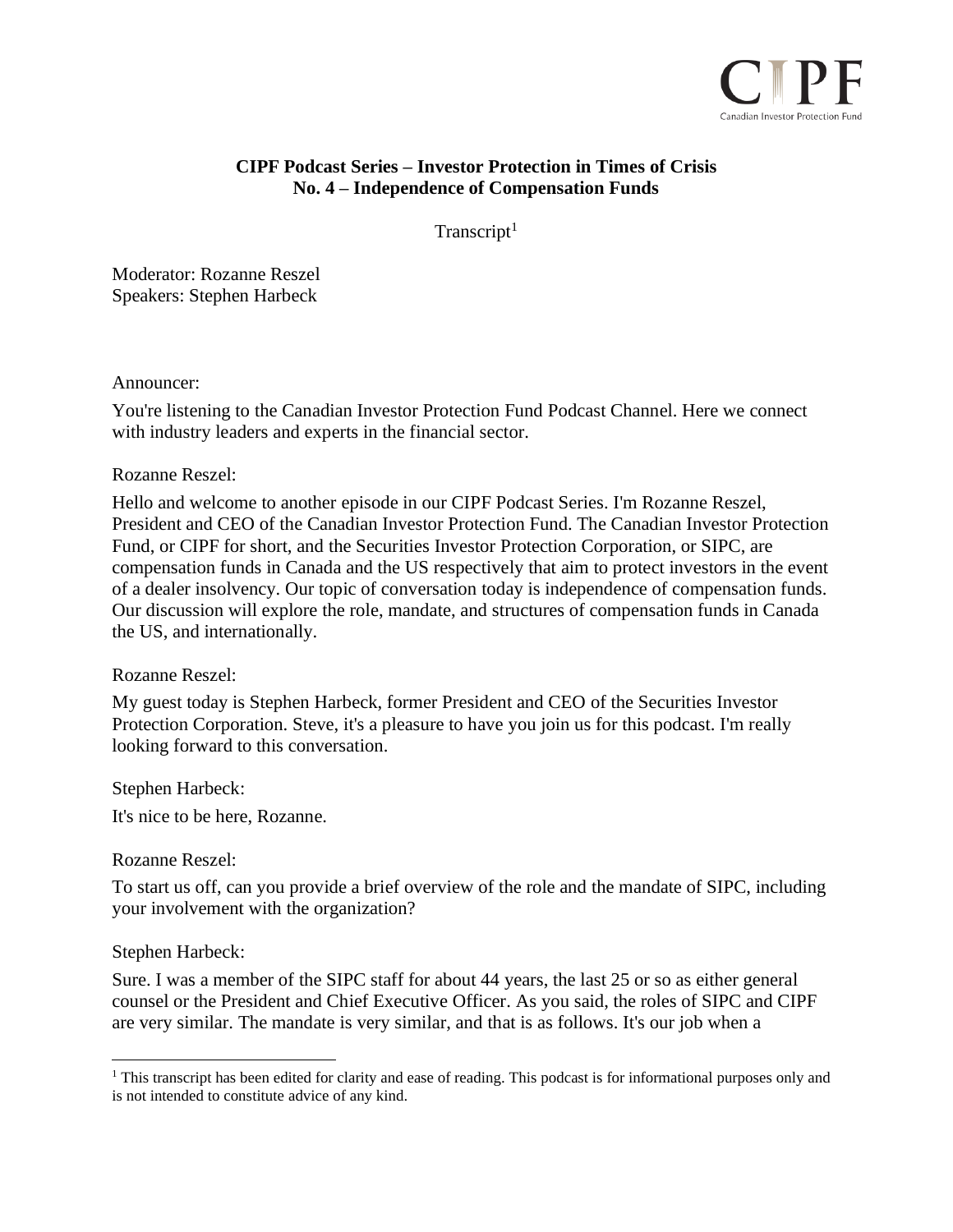

brokerage firm fails or is in serious danger of failing to take control of the firm and return control of the cash and securities in each person's account as rapidly as possible by instigating a specialized form of bankruptcy.

# Stephen Harbeck:

SIPC can use its funds to replace missing or stolen securities with limits that are not quite as generous as those in Canada. We can replace up to \$500,000 worth of securities, of which as much as \$250,000 could be based upon a claim for cash. The best tool we have is the electronic transfer of accounts to a solvent brokerage firm using SIPC's funds as necessary. SIPC's funds are on top of the percentage share of each customer's share of the assets that are in fact present. So again, very similar to the Canadian program.

# Rozanne Reszel:

I can perhaps say a few words about CIPF. It is, as you've observed, very similar. CIPF returns property that may not be able to be returned by a member firm that becomes insolvent. We have two methods of doing that. One is to engage a trustee and use a court procedure and fund the trustee such that they can do a transfer of accounts to another member firm. There are times when we don't have a trustee, and that would most often occur when a firm has already been wound up and we receive claims after the fact and deal with them directly.

# Rozanne Reszel:

Our limited coverage was increased from \$500,000 to \$1,000,000, any combination of cash or securities. And the reason for that was the adoption of a section of the Bankruptcy Act, Part 12, which allows us to create a customer pool and prorate any loss against all customers if we use the bankruptcy and trustee approach. We find that that limit is obviously very generous, particularly when, as with SIPC's, it's added to any distribution from the estate that's made by the trustee.

## Stephen Harbeck:

Rozanne, we also have an extra judicial process as well for smaller cases. SIPC can use what's called a direct payment procedure, which avoids the court system. It's very quick and, again, is used in situations where the firm has already wound down its business but may still owe something to customers.

## Rozanne Reszel:

It's interesting how we find similar approaches and solutions to similar scenarios. Steve, could you please describe at a high level SIPC's framework for regulatory accountability?

## Stephen Harbeck:

That's very easy, Rozanne, because we have no regulatory role whatsoever. When Congress took a look at protecting investors in 1970, it was faced with the fact that there are five levels of inquiry at each brokerage firm in terms of regulation: the internal auditor of the brokerage firm, the independent external auditor brokerage firm, an industry self-regulatory organization, a state regulator, and a federal regulator.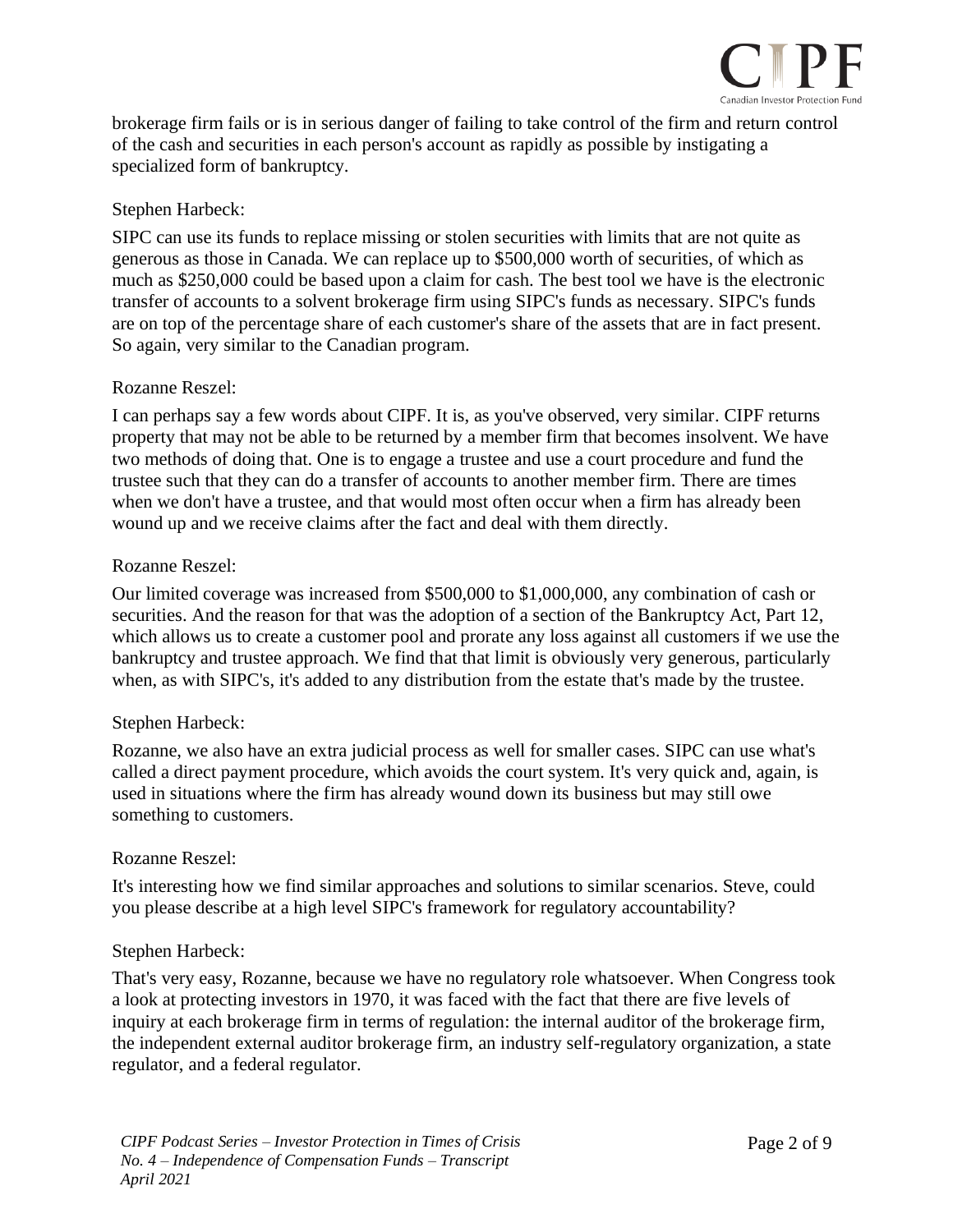

# Stephen Harbeck:

It was thought then, and I believe it's been proven to be wise, not to add SIPC as a sixth regulator, but to keep it as an entity that cooperates with regulators once SIPC has a role in an insolvency.

## Rozanne Reszel:

That's interesting by contrast, and we've often remarked in Canada that CIPF does not have a statute. The fund was created privately from within the industry, and it's recognized by our securities regulators through formal orders. And those orders require us to provide regular reporting to them, that's the Canadian Securities Administrators, a group of 13 provincial and territorial regulators, and also to obtain their approval for changes in key CIPF policies, and that would include our coverage policy and our investment policy.

## Stephen Harbeck:

Well, one of the things that is structurally different between your organization and SIPC is the fact that SIPC does in fact report directly to a federal regulator, the Securities and Exchange Commission. The most interesting thing about the relationship is that 99% of the time, the relationship is absolutely symbiotic and cooperative. But in the event that SIPC and the SEC have differing views on a particular point of law or even differing views as to whether SIPC should initiate a proceeding to liquidate a brokerage firm, the SEC cannot just force SIPC to act. It must meet us in court and have a judge tell SIPC and the Securities and Exchange Commission who is correct.

## Rozanne Reszel:

It's that element of the statute and the court that we do not have here in Canada. It gives us some benefits, on the one hand, in as much as our board can address things like coverage limits with the oversight of the regulators. But conversely, it leaves to our board occasionally the need to review claims and appeals of claims that haven't been met to the client's satisfaction at the trustee level or the staff level. So big change on that front.

## Stephen Harbeck:

Yes. The remedy for customers who are dissatisfied with their distribution in a SIPC proceeding is to ask the court to review it. I believe SIPC's record in that regard is extraordinarily good in that SIPC has no economic motive to deny coverage on any claim. It tends to follow the law rigorously and consistently throughout the country. And that gives us a good deal of standing or give SIPC a good deal of standing when it does come to a court and say, "This is why we cannot pay as much as the client wants or indeed anything to the client."

## Rozanne Reszel:

Well, it's interesting thinking about structures and accountability. Right now in Canada, there are a couple of regulatory initiatives of note. One is the CSA review of the SRO structure. At the same time in Ontario, a task force was struck to look at the modernization of capital markets, and it also addresses the self-regulatory structure because IIROC, our national self-regulator, has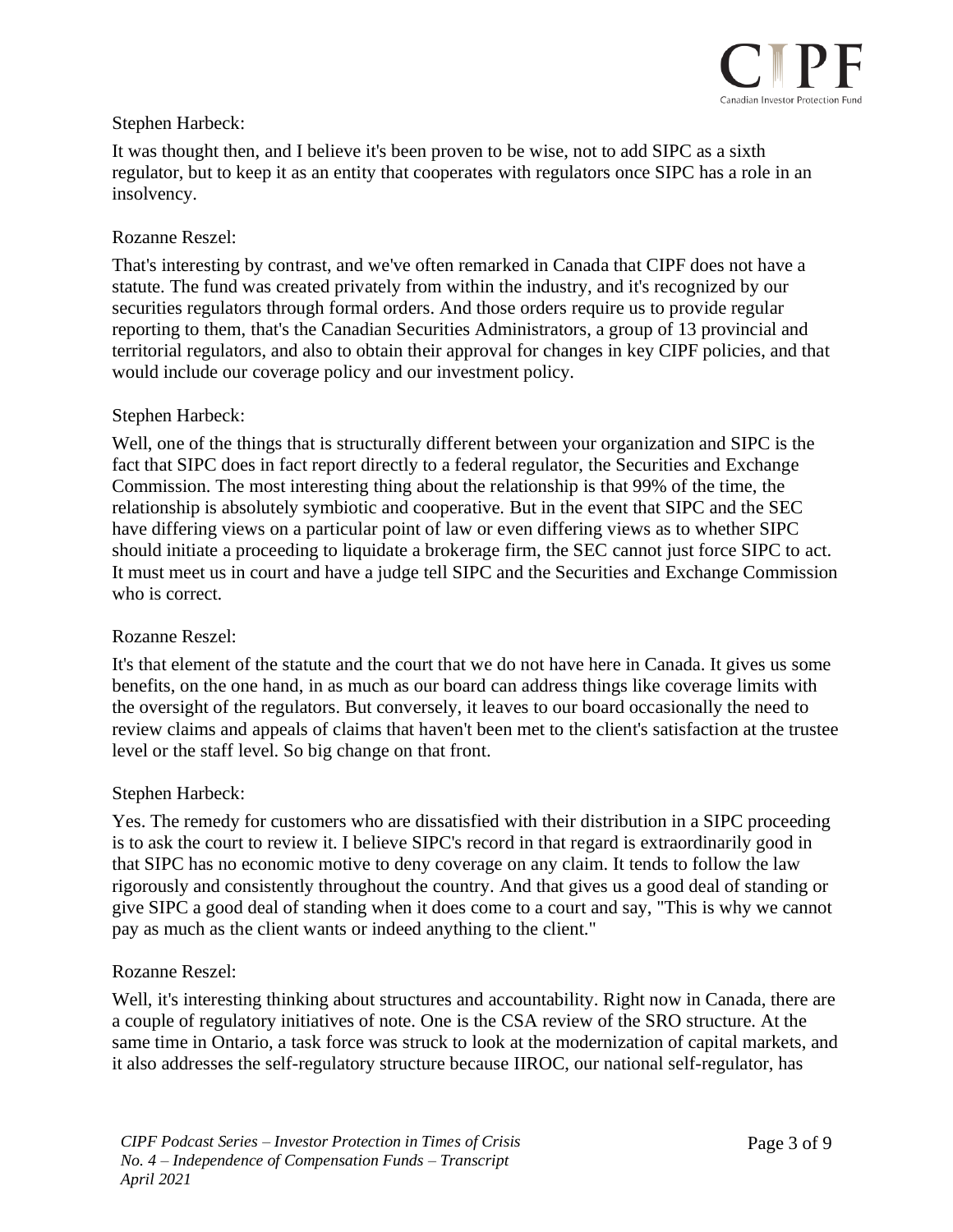

responsibility for overseeing both member regulation and market regulation. Interesting developments as yet not concluded.

# Rozanne Reszel:

Certainly many suggestions, recommendations about in terms of how to achieve further efficiency and benefits for investors. During your tenure at SIPC, Steve, were there regulatory framework reviews or times when the structure was considered for change?

## Stephen Harbeck:

One thing comes to mind in that regard very specifically, and that is after the financial collapse in the United States of 2008 where many brokerage firms were in peril, Lehman Brothers failed, there was a review of how to handle a mega case, the liquidation of a gigantic nationwide financial organization. The methodology which the Securities and Exchange Commission and Congress came up with was to deal with what they call the single point of entry. In other words, having a court adopt a trustee for the headquarters company or the holding company of any financial conglomerate.

## Stephen Harbeck:

And then SIPC's role would be to just deal solely with the brokerage firm sub corporation. Speaking solely for myself, the one problem I have with the concept of initiating an entirely new procedure that has never been tried before is that it would be tried in what is literally by definition the largest insolvency in history. Lehman Brothers was the largest insolvency in history to date. We're talking about something larger than that and super imposing a brand new framework on that strikes me as having some operational risk.

I would personally prefer to follow the Lehman Brothers model because it worked rather well.

## Rozanne Reszel:

Very interesting, and Lehman certainly is a case that everybody, if not intimately familiar with, certainly would have read about with interest. Were there any other elements of that insolvency that might be interesting to our listeners today?

## Stephen Harbeck:

Well, certainly it was the largest insolvency of any kind, financial corporation or otherwise, in history. What I found is, however, that the litigation structures were common to all parties, because most of the parties were sophisticated financial institutions trying to maximize their return as one always does in a situation like that.

## Stephen Harbeck:

But I think by stark contrast, four months after the failure of Lehman Brothers, we had the failure of Bernard Madoff Investment Securities LLC. That was extraordinarily chaotic.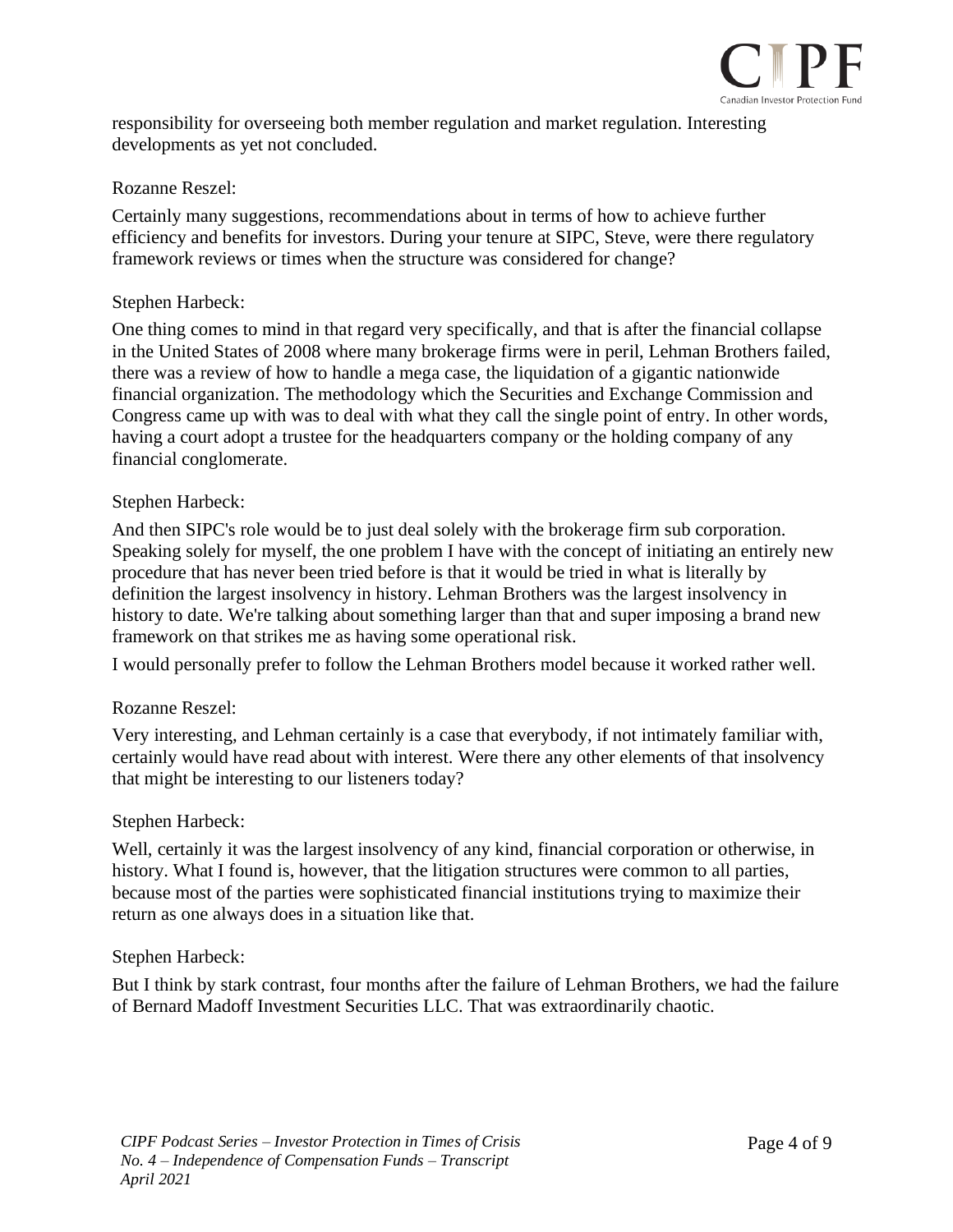

# Stephen Harbeck:

It dealt a great deal of harm to individual investors, which did not occur in the Lehman Brothers case. In Lehman Brothers, the clients got back in control of their own portfolios within a week. In Madoff, since the records were completely fictional, it was not possible to transfer the accounts, and also indeed it became necessary to do something that we had never done on a large scale before, and that is to use the Bankruptcy Code provisions for returning fraudulent transfers to the trustee to make a more equitable distribution.

## Stephen Harbeck:

That means that people who were net winners, people who took more out of the Ponzi scheme than they put in, were required to pay something back. That was a very difficult process for some of the investors and indeed a difficult process for SIPC as well.

#### Rozanne Reszel:

I recall being surprised at the very significant percentage return that was made ultimately on that insolvency. At the get-go, it seemed like, oh my goodness, people would be out of their whole life savings, but in fact, that wasn't the case, was it?

#### Stephen Harbeck:

No. Here's rough and dirty, the rounded off numbers. People thought they had \$63 billion worth of assets in the aggregate deposited with Madoff. On a net money in, money out basis, they had actually deposited \$17 billion. When the trustee took over the case, there was less than \$100 million available. So the trustee had to find out who was responsible for any of the losses. And indeed, people who did not do anything wrong still had to return the excess of what they had taken out over a period of years pursuant to the concept of fraudulent transfer. The fraud is not by the recipient.

## Stephen Harbeck:

It was the fraud by Bernard Madoff himself. By the way, the current percentage of distribution in the Madoff case is 70% of what each customer deposited with Madoff. When you put the SIPC advances on top of that, anyone with a \$2 million claim has been satisfied in whole and everyone else has gotten 70%.

#### Rozanne Reszel:

Well, that's quite remarkable.

## Stephen Harbeck:

They're not done yet either. The most recent case, a Second Circuit Court of Appeals case, allows the trustee to reach out across international borders and recover assets that were otherwise subject to a general rule that the Bankruptcy Code stops at the American borders. But in this case, because most of the action and the transfers of assets took place in New York, it was deemed that the trustee could reach out to Europe and the Caribbean and whatever.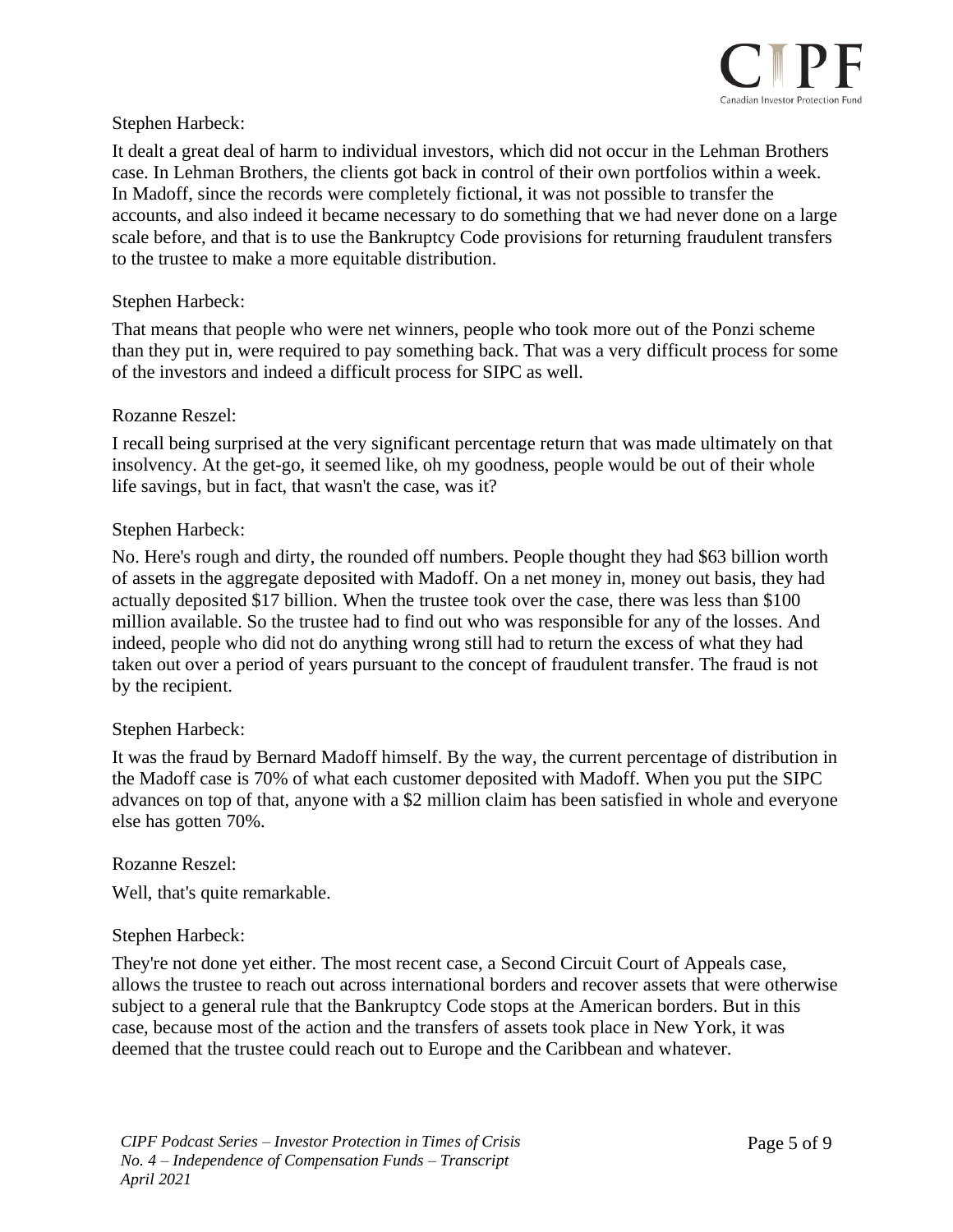

# Rozanne Reszel:

It's interesting when we start thinking about going across oceans and borders. I'm wondering, are there any cases or examples either within the US or internationally that you think might interest our listeners that might highlight some of the advantages or disadvantages of different models of regulation and protection?

# Stephen Harbeck:

One case that comes to mind is what Sherlock Holmes might call the dog that didn't bark, the case that SIPC did not take over, and that was the liquidation of Allen Stanford and his financial conglomerate that stretched all across Central and South America and into Europe, but was not eligible for liquidation under the Securities Investor Protection Act because the losses were all lost in value, not stolen assets. The customers had the ability to get back their worthless assets. But as a result of that, SIPC did not start a case.

## Stephen Harbeck:

The only clawback available to the trustee for Allen Stanford was under Texas State Law. The return in the Stanford cases was literally pennies on the dollar. While it was used as an equitable way to resolve the case, two factors entered into the fact that the return was so low. One, there was no entity like SIPC to pick up the administrative expenses, which SIPC did in Madoff, and two, the Bankruptcy Code wasn't available to use the more robust tools of fraudulent transfer and preference.

# Rozanne Reszel:

There's no question that the elements of the bankruptcy acts both in Canada and the US, and I'm happy to say I think we copied much of what we have from your experience, because you had not only the statute, but a lot of legal precedent that could be looked to in a number of cases. But it's that protection that in Canada we call Part 12 that I think really does ensure that clients get the best opportunity not only to get a recovery from the trustee, but then if they're eligible, to add CIPF protection on top of that.

## Stephen Harbeck:

The one thing that did occur in the Madoff case that was rather unique is there was a cooperation between the SIPC trustee and the Department of Justice who went after the estate of an individual that was deemed to be complicit in the Madoff fraud. The tools available to the Department of Justice to recapture assets set up a separate pool that was distributed under separate rules that were not in accordance with our statute but did give some relief to the people who were not eligible for relief under SIPC.

## Rozanne Reszel:

As we sort of sat back in Canada and tried to think about the different models of compensation funds being independent of regulators or compensation funds being incorporated into regulators, we were reflecting on the fact that we actually have both models in two provinces, both Ontario and Quebec. We have provincial regulators that have compensation funds that are integrated into the regulator.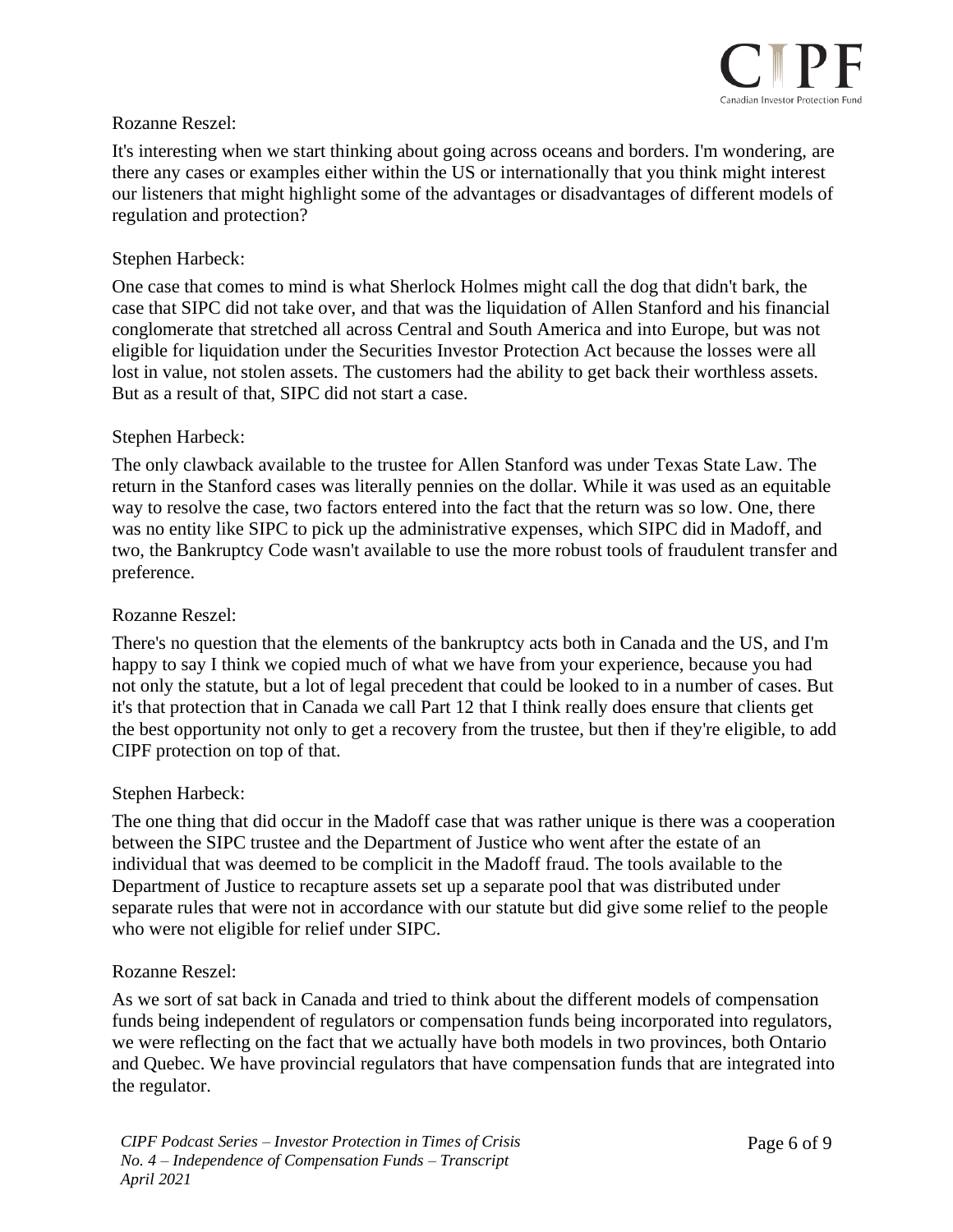

# Rozanne Reszel:

We also have with our deposit insurer, CDIC, a separate or independent arrangement whereby they are in contact with and certainly have communication with OSFI, the federal regulator for banks and deposit takers, but are held separate and have a separate board. CIPF would be the other example where we are certainly in communication with and have an arrangement to exchange information with IIROC, but are held separate and under a separate board.

#### Rozanne Reszel:

Is there anything about the governance of SIPC or the process by which you interact with other agencies that would be relevant to the dialogue about independence versus consolidation in addition, obviously, to what you've already referenced?

#### Stephen Harbeck:

Well, yes, there is one very, very important precedent at law that arose in the context of the Allen Stanford case. The Securities and Exchange Commission believed that SIPC should in fact start a liquidation proceeding and indeed protect the investors from the money that was not technically even at the brokerage firm. But their concept was that if you smashed it all together, SIPC ought to pay it. I have lectured on this in a number of other national capitals.

#### Stephen Harbeck:

And the way I described whether your investor protection entity is independent is as follows: when the federal government sues you in a federal court and loses, you know that the investor protection entity is independent. And that is what happened in the Allen Stanford case. The court told SIPC that it was correctly construing its statute, that the SEC was not construing it correctly. And as a result, SIPC did not enter the case. One important thing about our statute is that individuals do not have the authority to go to court and compel SIPC to take action.

## Stephen Harbeck:

Only the SEC may do that. They have only done it once, and they were not successful because the facts were contraindicated.

#### Rozanne Reszel:

It is interesting as we stay in touch with our colleagues around the world that for the most part, compensation funds tend to be custodial in nature, returning assets, but there are some that do cover other exposures. Any thoughts at all on the pros and cons of custodial versus other kinds of coverage?

## Stephen Harbeck:

I think the nature of the protections under the Canadian Investor Protection Fund and under SIPC are as far as one could go under what's generally known as moral hazard. In other words, you have a right to believe that the securities and cash that you deposited with that firm are there, are in fact available to you. But once you start getting into the question of whether someone has been defrauded, you get into fact questions that are razor thin in their nature. They are expensive to resolve.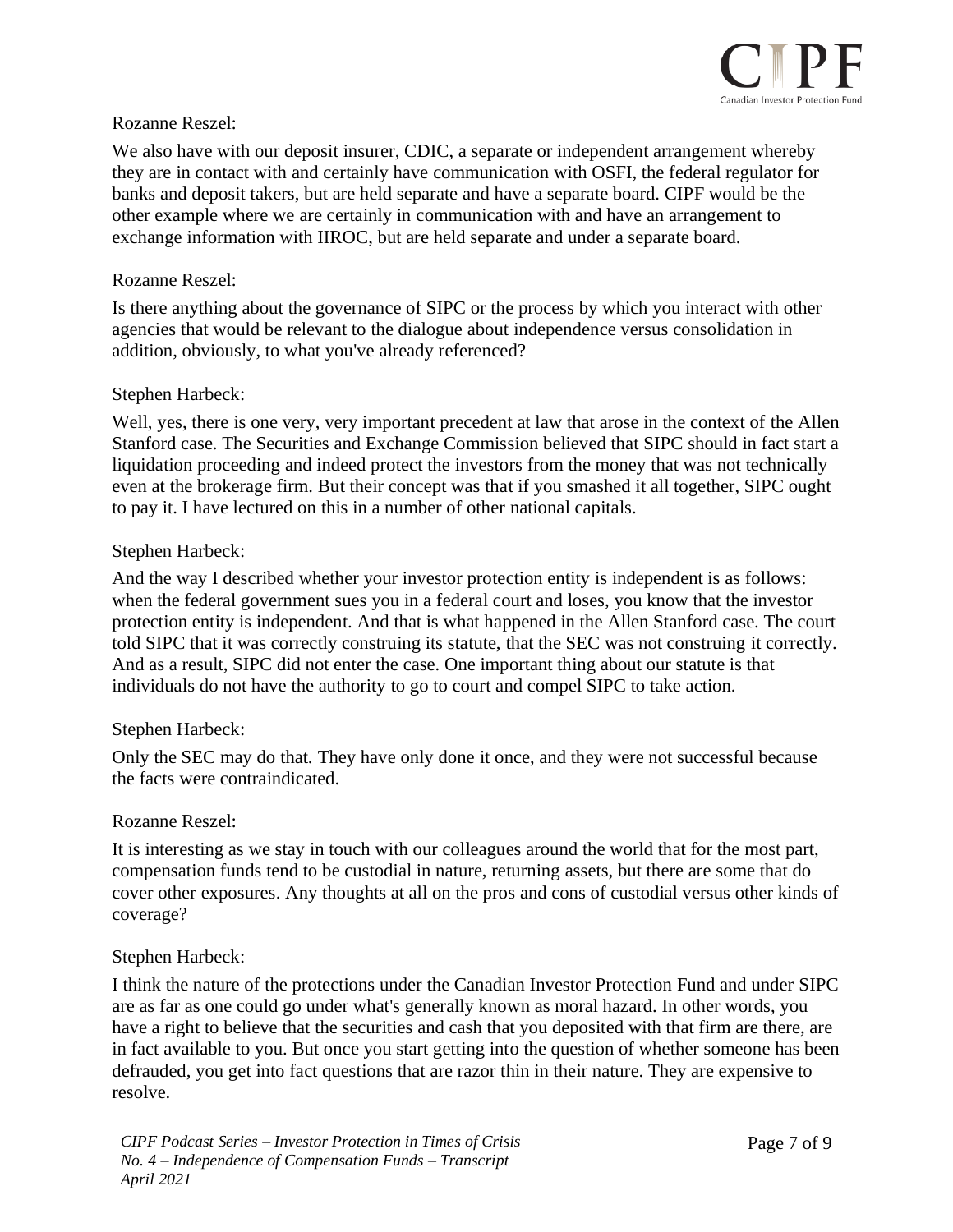

# Stephen Harbeck:

Eventually if you satisfy every claim based on misdirection, it doesn't matter then if you take a wild gamble on something and it turns out to have been a complete fraud. That much under the CIPF system and under the SIPC system is such that you're responsible for that. And if you've made a bad investment, you've made a bad investment. On the other hand, if you've made a good investment and the securities aren't there, you're going to get them back. That's the moral hazard line drawn by our respective systems.

#### Rozanne Reszel:

Our time is going to be drawing to a close. Did you have any other concluding remarks that you'd like to make for our listeners, Steve?

#### Stephen Harbeck:

Yes. I think both the CIPF and SIPC have a long historical record of no other word to use but excellence. These two entities have been well-run. Even before they were up and running, they were well conceived to assist investors in their most dire need. That started in 1969 for the CIPF I believe, 1970 for SIPC. After eight years of work under that statute in 1970, Congress reviewed and gave SIPC the ability to transfer accounts electronically, which was a great move to making sure that customers got their assets back as rapidly as possible.

#### Stephen Harbeck:

I think investors can invest with great confidence that the assets that they left with their brokerage firm are going to be there under almost any circumstances.

#### Rozanne Reszel:

That's been quite a fulsome conversation and certainly an interesting review of many of the things that we've had an opportunity to speak about and discuss over time, Steve. I'm taking three major takeaways from our conversation today.

#### Rozanne Reszel:

The first is having a plan for dealing with a mega insolvency. We've not had the opportunity or perhaps unfortunate aspect of having to deal with something as large as Lehman. Certainly you handled it very capably and it sounds like you have a roadmap should something that size ever occur again.

#### Rozanne Reszel:

The second is a need for an equitable resolution in the case of fraud. There's not always a playbook for that, but it's important that there be an approach to finding it, which it sounds like you were able to do in Madoff.

#### Rozanne Reszel:

And the third was the relevance and the importance of the independence of the compensation fund to stay true to its mandate, which I think you explained quite well in the Stanford case.